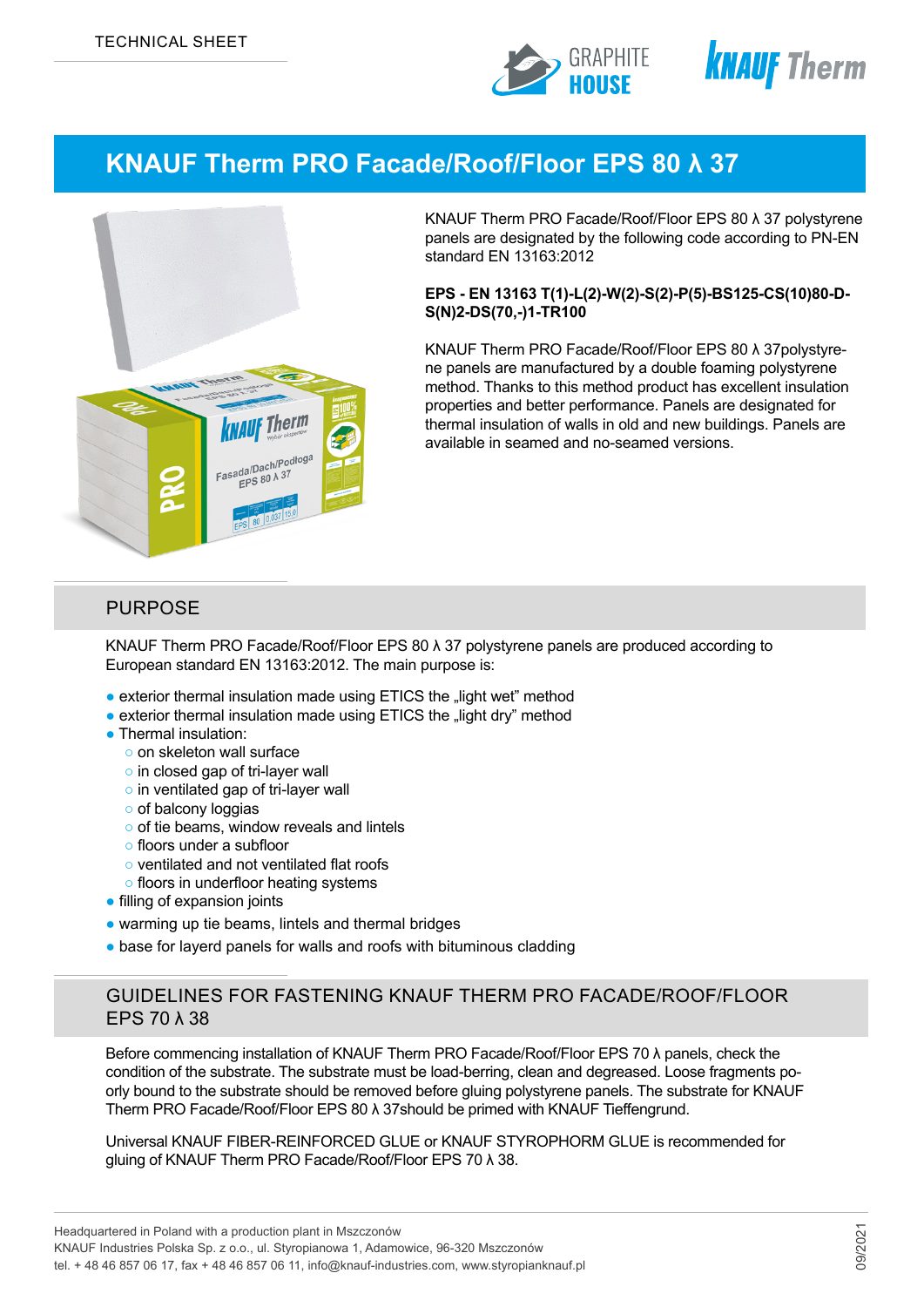



We recommend using KNAUF FIBER-REINFORCED GLUE and KNAUF REINFORCING MESH to make the reinforced layer. Shielding facade meshes should be used during work. Protect KNAUF Therm PRO Facade/Roof/Floor EPS 80 λ 37panels glued to the facade against the direct sunlight and weather, with facade meshes on scaffolding.

KNAUF Therm PRO Facade/Roof/Floor EPS 80 λ 37has elevated resistance to UV radiation, however long- -term, direct exposure to UV radiation may cause a yellowish tarnish on a panel's surface. This tarnish must be removed before applying of the reinforcing layer.

When KNAUF Therm PRO Facade/Roof/Floor EPS 80 λ 37is placed directly on the ground they need waterproofing insulation such as bituminous mastics, PE foils, base felt. In intermediate floors, we recommend a dividing layer of PE foil. On a ceiling and a wall joint, use dilatation tapes.

We start assembling panels in a corner. Install the first row at the wall pressed to dilatation tape. Subsequent rows had to overlap to avoid crossing the intersections. After laying, thermal isolation panels had to be covered with a PE foil of at least 0.2mm. The foil will protect panels from moisture and prevent screed from getting into lower layers. In the case of a floor water-heating system, heating pipes should be fixed with special clips on panels previously covered with a PE foil. Increase screed thickness by the outer diameter of heating pipes.

**ATTENTION** ATTENTION

Protect panels against direct contact with substances damaging polystyrene, e.g. organic solvents (acetone, nitroglycerin, benzene, etc.)

### TECHNICAL DATA

| $\lambda_{\rm n}$ Thermal conductivity coefficient W/(mK)               | $\leq 0.037$                                           |
|-------------------------------------------------------------------------|--------------------------------------------------------|
| Edge shape                                                              | rectangular / seamed                                   |
| <b>Dimensions</b>                                                       | 1000 x 500 mm<br>max. dimensions $4000 \times 1200$ mm |
| Compressive stress CS at 10% deformation                                | $CS(10)80 (\geq 80)$                                   |
| Self-extinguishing capacity                                             | SELF-EXTINGUISHING                                     |
| Class of reaction to fire                                               | Е                                                      |
| Bending strength (kPa)                                                  | BS 125 (≥ 125)                                         |
| Tensile strength (force applied perpendicularly to face surfaces) [kPa] | TR 100 ( $\geq$ 100)                                   |

### PACKAGING, STORAGE, TRANSPORT

KNAUF Therm PRO Facade/Roof/Floor EPS 80 λ 37polystyrene panels are solely delivered in the manufacturer's, i.e. KNAUF Industries, original packaging. A product's packaging contains information concerning: product name, name of manufacturer, production date, Polish Standard no. EN 13163:2012, code according to standard, and declared technical parameters.

KNAUF Therm PRO Facade/Roof/Floor EPS 80 λ 37should be stored in a manner that protects them against mechanical damage and the weather conditions.